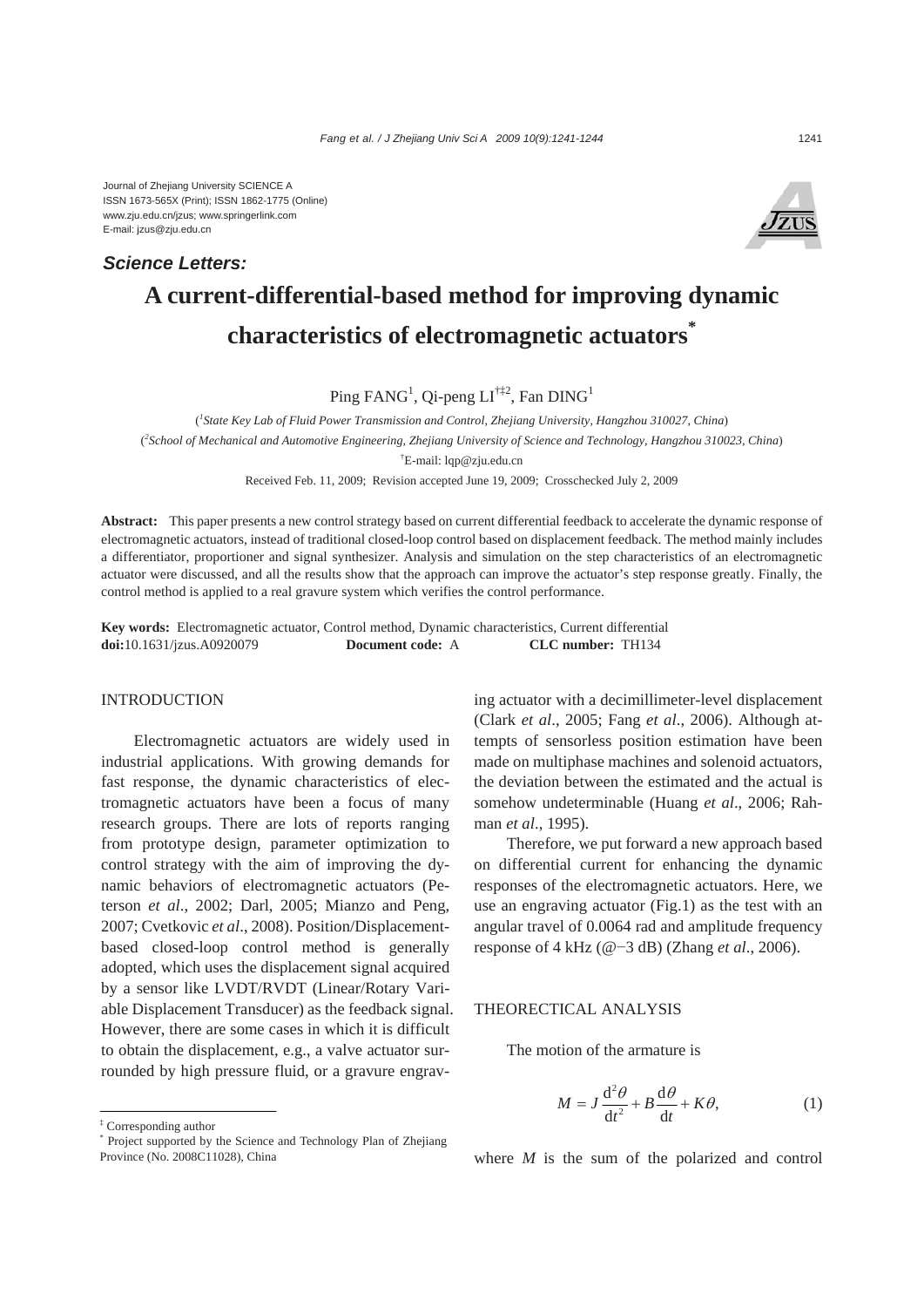magnetic torque, *J* the rotary inertia of the moving components, *K* the spring's stiffness, *B* the viscous damping coefficient,  $\theta$  the angle of the armature.



Copper base Permanent magnet Magnetic adjustor

#### **Fig.1 Structure of an electromagnetic actuator**

The torque produced by the magnetic field is

$$
M = \frac{\partial \lambda(\theta, i)}{\partial \theta} i; \tag{2}
$$

for the electrical circuit,

$$
V = \frac{d\lambda}{dt} + Ri,\tag{3}
$$

where *V* is the applied voltage to the driving coil,  $\lambda$  the magnetic flux linkage, *R* the coil resistance, and *i* the driving current. The flux linkage *λ* is dependent on the current of the coil and the air gap distance. Eq.(2) can be expanded as

$$
V = Ri + \left( L_{\rm e} + \frac{\partial \lambda}{\partial i} \right) \frac{\mathrm{d}i}{\mathrm{d}t} + \frac{\partial \lambda}{\partial \theta} \frac{\mathrm{d}\theta}{\mathrm{d}t},\tag{4}
$$

where an external inductance term *L*e represents the flux linkage.

From Eqs.(3) and (4), we can obtain

$$
\frac{di}{dt} = \left(V - Ri - E(\theta, i) \frac{d\theta}{dt}\right) L(\theta, i)^{-1}, \quad (5)
$$

where

$$
E(\theta, i) = \frac{\partial \lambda(\theta, i)}{\partial \theta},
$$
\n(6)

$$
L(\theta, i) = L_{e} + \frac{\partial \lambda(\theta, i)}{\partial i}.
$$
 (7)

Based on the Eqs.(1)~(7) (Huang *et al*., 2005), it can be seen that  $\frac{d}{dx}$ d *i t* is dependent on several factors including the armature speed, the armature position and the driving current. Therefore, if we directly use d d *i t* as the feedback signal, the control loop will involve more information of the armature movement with no more sensors needed.

# MODELING AND DISCUSSION

Based on the assumptions above, we built a control loop (Fig.2). The driving current was acquired via a sampling resistance, and then through a differentiator and proportioner the differential current was added to the signal synthesizer to make up a closed loop control.



**Fig.2 Schematic of new control method**

Then based on Eqs. $(1)$ ~ $(4)$  and actuator parameters listed in Table 1, we carried out a simulation in MATLAB by regarding the electromagnetic actuator as a second-order system, assuming a step signal of the input 10 V, the damping ratio 0.8, the gain of the proportioner 15 and the time constant of the differentiator 0.01 ms. The simulation result is shown in Fig.3. It can be seen that the control method speeds up the step response while the rising time decreases from 0.28 to 0.12 ms. The reason lies in the feedback signal, the differential current, which varies greatly at the beginning and becomes stable afterwards.

Furthermore, we investigated the influence of the gain of the proportioner *K* and the time constant of the differentiator *T* on the dynamic response, respec-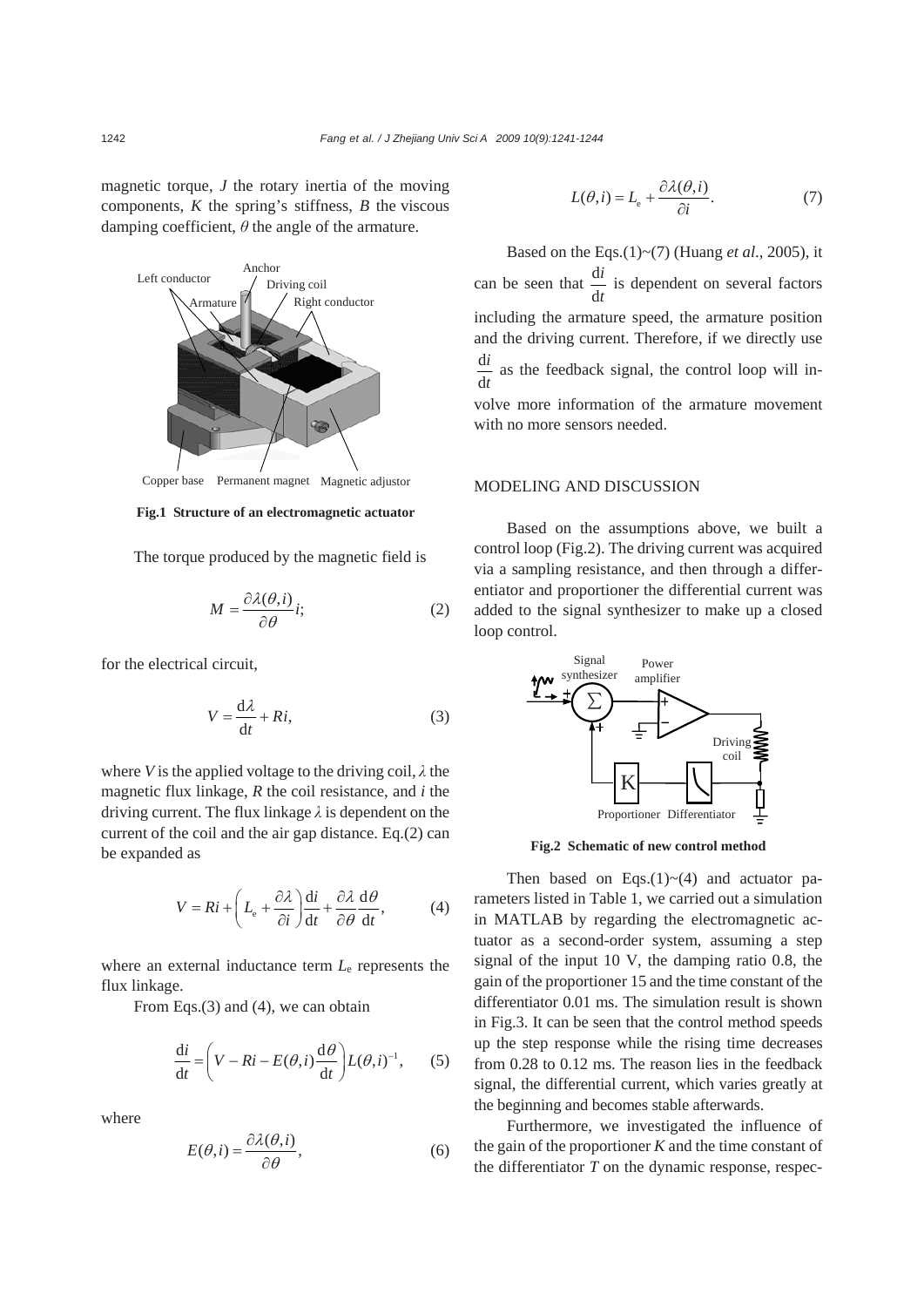tively. The results indicate that a high value of *K* or *T* is more suitable; however, when the value of *K* or *T* is too high, there occurs overshoot and even vibration (Fig.4).

| <b>Table 1 Actuator parameters</b> |           |
|------------------------------------|-----------|
| Parameter                          | Value     |
| Power supply (V)                   | 24        |
| Rated voltage (V)                  | 10        |
| Current $(A)$                      | $0 - 15$  |
| Resistance $(\Omega)$              | 1.5       |
| Inductance (mH)                    | $25 - 50$ |
| Coil turns                         | 60        |



**Fig.3 Simulated dynamic characteristics of the actuator**



**Fig.4 Simulation results of step response. (a)** *T***=0.01 ms; (b)** *K***=15** 

# EXPERIMENT

The new control method is applied to control a real engraving actuator in a gravure printing system. Fig.5a and Fig.5b show the engraving results with and without the control strategy, respectively. While an input signal of the image density steps from 0 to 100%, Fig.5a indicates that the actuator becomes stable after engraving four cells of cells 1~5. While in Fig.5b, it goes stable after engraving only cell 1. Hence, the dynamic responses of the electromagnetic actuator are improved apparently.



**Fig.5 Application results (a) with and (b) without the control strategy (×400)** 

### **CONCLUSION**

A new control method based on current differential feedback to accelerate the transient response of electromagnetic actuators is presented, mainly comprising differentiator and proportioner. The gain of the proportioner and the time constant of the differentiator are discussed. The theoretical analysis, simulation and application test results show that the method can greatly improve the actuator's dynamic characteristics with advantages of sensorless and easy fulfillment.

#### **References**

- Clark, R.E., Jewell, G.W., Forrest, S.J., Rens, J., Maerky, C., 2005. Design features for enhancing the performance of electromagnetic valve actuation systems. *IEEE Transactions on Magnetics*, **41**(3):1163-1168. [doi:10.1109/TMAG. 2004.843342]
- Cvetkovic, D., Cosic, I., Subic, A., 2008. Improved perform-